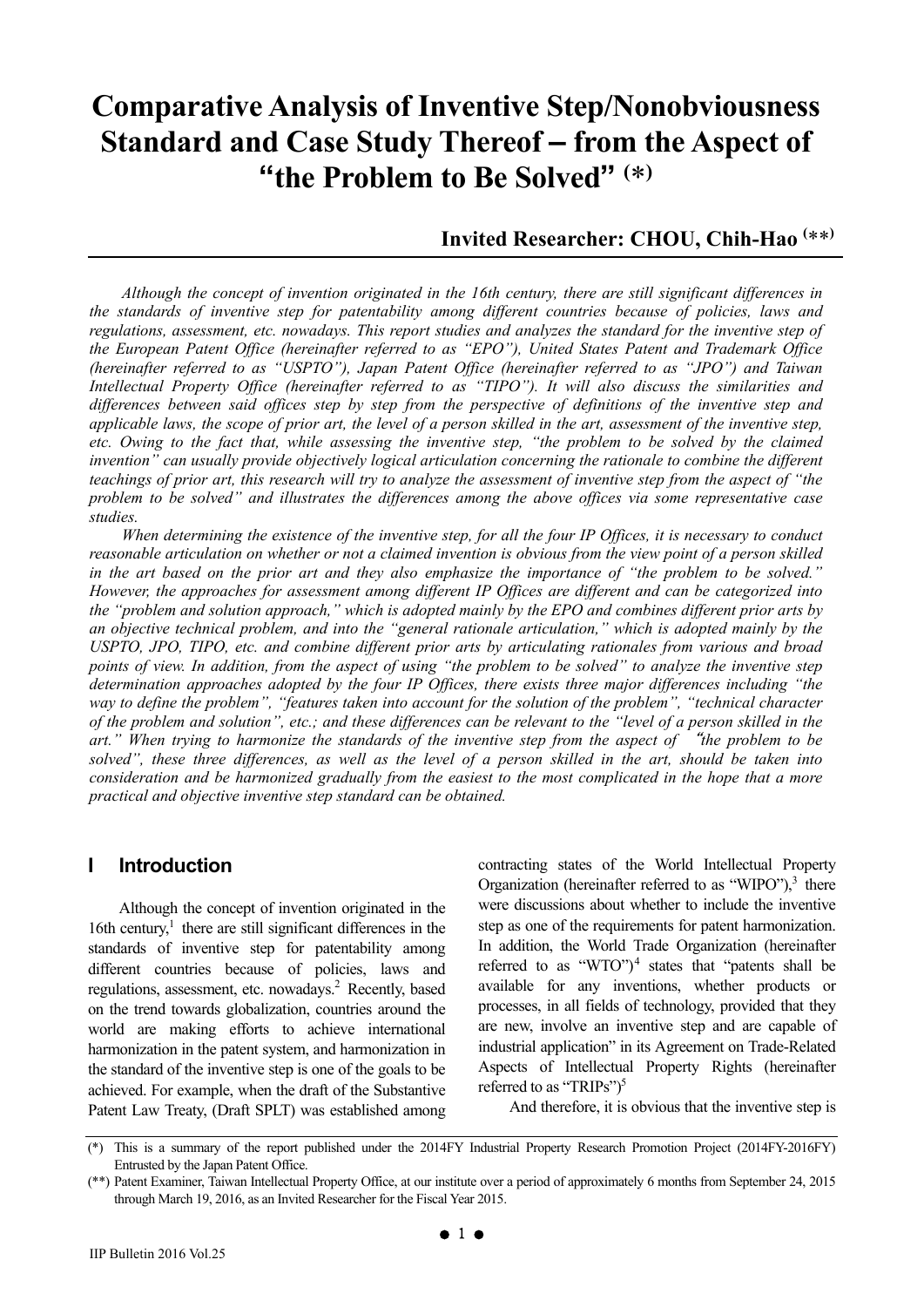one of the basic requirements to obtain patent protection and the standards for the inventive step have a significant impact on patentability.

This report studies and analyzes the standard for the inventive step of the European Patent Office (hereinafter referred to as "EPO"), United States Patent and Trademark Office (hereinafter referred to as "USPTO"), Japan Patent Office (hereinafter referred to as "JPO") and Taiwan Intellectual Property Office (hereinafter referred to as "TIPO"). It will also discuss the similarities and differences between said offices step by step from the perspective of definitions of the inventive step and applicable laws, the scope of prior art, the level of a person skilled in the art, assessment of the inventive step, etc. Owing to the fact that, while assessing the inventive step, "the problem to be solved by the claimed invention" can usually provide objectively logical articulation concerning the rationale to combine the different teachings of prior art, this research will try to analyze the assessment of inventive step from the aspect of "the problem to be solved" and illustrates the differences among the above offices via some representative case studies.

As a result of this research, it was found that while assessing the inventive step, from the aspect of "the problem to be solved", there are three major differences between the "problem and solution approach", adopted by the EPO, and the "general rationale articulation", adopted by the USPTO, JPO, TIPO, and others; they include "the way to define the problem", "features taken into account for the solution of the problem", and "the technical character of the problem and solution", etc. When trying to achieve international harmonization of the standards of the inventive step from the aspect of "the problem to be solved", these three differences should be taken into consideration and be harmonized gradually from the easiest to the most complicated in the hope that a more practical and objective inventive step standard can be obtained.

## **II Definition of the Inventive Step and the Applicable Law**

With respect to the provisions of the EPO related to innovation, the main reference is Article 56 of the European Patent Convention (EPC Art.  $56$ <sup>6</sup>, with respect to the provisions of the USPTO related to the inventive step, the main reference is the relevant provisions of 35 USC  $\S$  103<sup>7</sup>, With respect to the provisions of the JPO on inventive steps, the main reference is the provisions of Article  $29$  (2) of the Japan Patent Act<sup>8</sup>, and With respect to the provisions of the TIPO related to inventive steps, the main reference is the provisions of Article 22 (2) of the Republic of China Patent Law<sup>9</sup>. As shown in the above paragraphs, although terms are somewhat different

among different IP Offices, principally, all of them fulfill the minimum requirements related to patent protection under TRIPS in and have some things in common.<sup>10</sup>  $(1)$ An inventive step is a relative concept. When assessing the inventive steps of an invention, it must be compared with prior art before the patent application date (or before the effective filing date). (2) The subject who judges the inventive steps is a person skilled in the art (or a person who has normal knowledge in the field of technology to which the invention belongs). (3) While emphasizing the differences between the claimed invention and prior art, the inventive step should be determined based on whether or not "the claimed invention as a whole" is obvious or may easily be completed by a person skilled in the art. These match the concepts of the Draft Substantive Patent Law Treaty, Article 18 [Alternative A] <sup>11</sup>that was established by the Standing Committee on the Law of Patents of WIPO.<sup>12</sup> As it is apparent in the aforementioned, definitions and provisions of laws related to inventive steps have already been harmonized considerably because countries are making an effort towards international harmonization; and these conditions correspond to the trends proposed by the Summary Report 13 of the Association Internationale pour la Protection de la Propriété Intellectuelle (AIPPI) on "the patentability standards of inventive step/non-obviousness."

# **III Scope of Prior Art**

With respect to provisions of the EPO related to prior art, the main reference is Article 54 of the EPC. In other words, (1) an invention shall be considered to be new if it does not form part of the state of the art.<sup>14</sup> (2) The state of the art shall be held to comprise everything made available to the public by means of a written or oral description, by use, or in any other way, before the date of filing of the European patent application.  $15$  (3) Additionally, the content of European patent applications as filed, the dates of filing of which are prior to the date referred to in paragraph 2 and which were published on or after that date, shall be considered as comprised in the prior art.16 However, judgment of the inventive step does not apply to the state of the art (or secret prior art or conflicting application<sup>17</sup>).<sup>18</sup> In principle, the definition of the "prior art" is broad;  $19$  there are no restrictions whatever as to the geographical location or the language or manner in which the relevant information was made available to the public; and also no age limit is stipulated for the documents or other sources of the information. Moreover, the state of the art does not include provisions on the non-prejudicial disclosures or grace period $^{20}$  set forth in EPC Article 55 (1). Non-prejudicial disclosures include the following two specific cases within six months  $21$  prior to the date of filling a patent application: (A) evident abuse in relation to the applicant or his/her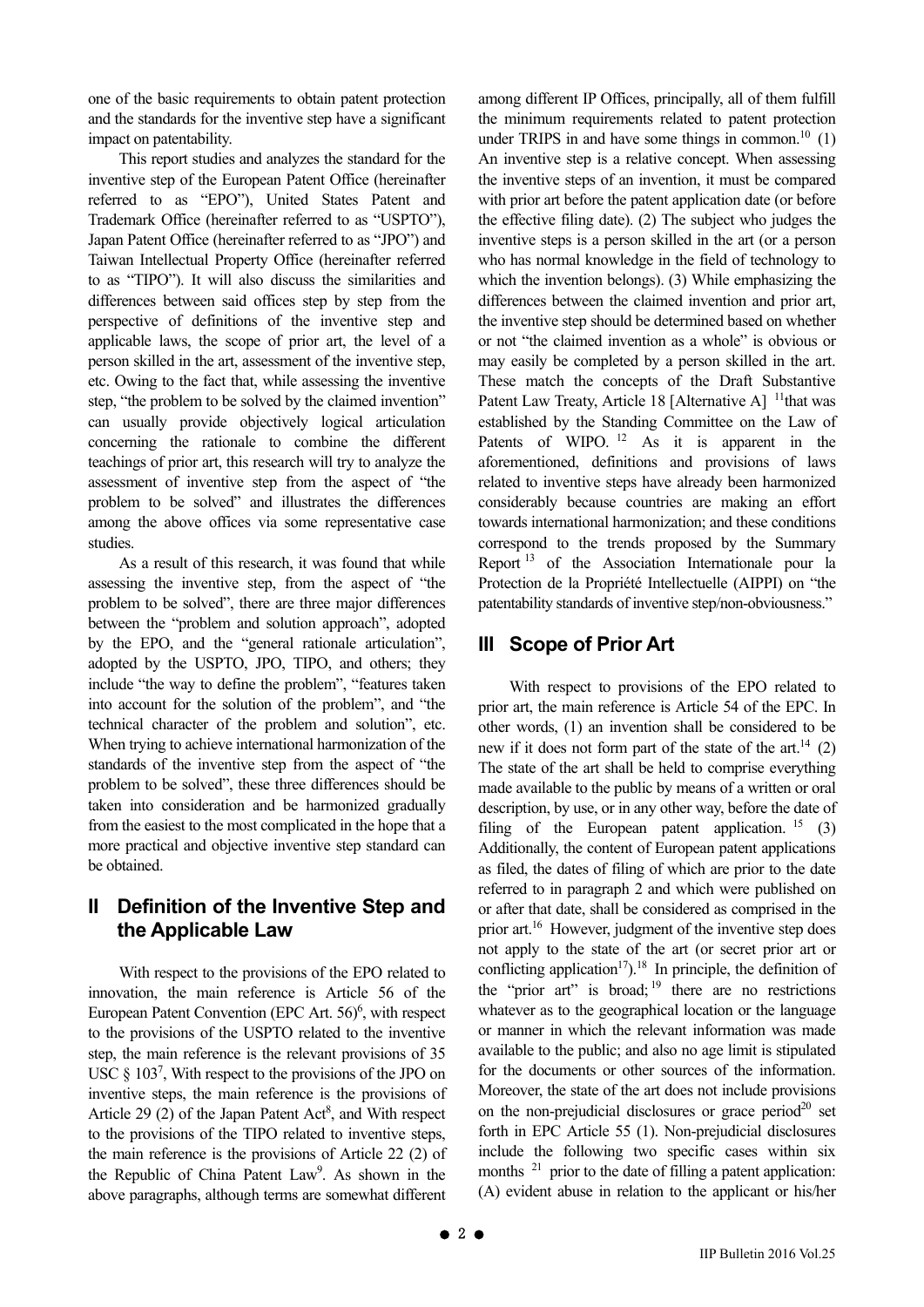legal predecessor, such as where there is an act where the invention in question is taken from the applicant and disclosed, that is against intention of the applicant ("an evident abuse" is established only if the person who disclosed the invention has the true intention to cause harm to the applicant, or if the person who disclosed the invention knows surely or concretely that the disclosure causes or is likely to cause harm after the disclosure); (B) the fact that the applicant or his/her legal predecessor has displayed the invention at an official, or officially recognized, international exhibition as indicated in EPC Art. 55 (1) (b).

With respect to the provisions of the USPTO related to prior art, the main reference is the relevant provisions, including (1) and (2) of the current 35 USC  $\S$  102<sup>22</sup> (a). According to the regulations, in the United States, prior art includes all inventions that are disclosed before the effective filing date of the claimed invention and secret prior art for which the filing was made before the effective filling date of the claimed invention and disclosure or public notice was made after the effective filing date, and the region and language are not limited in principle.<sup>23</sup> In addition, the current 35 USC  $\S$  103 does not exclude 35 USC Art. 102 (a) (2) with respect to the part related to the inventive step (non-obvious subject matter). Therefore, in the United States, secret prior art is grounds for judging the existence of the inventive step with the claimed invention and this is clearly different from the way treated by the EPO. In addition, 35 USC Art, 102 (a), including (1) and (2), are exceptions concerning prior art; therefore, in the United States, applicants who disclose the invention first (before the effective filing date of the invention) may obtain an absolute, one-year grace period. The disclosure related to the claimed invention during the grace period does not only constitute a prior art that hinders the applicant who discloses the invention first from obtaining a patent and this disclosure also can prevent (other) disclosures by other persons during the grace period from forming a prior art that hinders the applicant who discloses the invention first from obtaining a patent. Furthermore, if this absolute grace period and right of priority are claimed together, the disclosure made by the applicant who discloses the invention first, enjoys the period calculated by dating back for two years from the effective filing date at a maximum and excludes that (other) disclosures made by another person constitute a prior art that hinders the applicant who disclosed the invention first from obtaining a patent. The way the United States treats this part is apparently different from those in other countries and it is one of the characteristics<sup>24</sup> of the First-inventor-to-file system in the U.S. patent system.

With respect to the provisions of JPO related to prior art, the main reference will be to the relevant provisions of Article 29 (1) of the Japan Patent Act. In principle, the geographical location and language of prior art are not limited.25 The JPO treats the parts related to conflicting applications (secret prior art) in a similar way to the EPO. It means that if an invention pertaining to a patent application is identical to another application that is filed before filing an application for the patent in question and that is published or its filing is announced in the Patent Gazette indicating the matters listed in the items of Article 66 (3) of the Japan Patent Act pursuant to the provisions of said paragraph or published in the Utility Model Gazette indicating the matters listed in items of Article 14 (3) of the Utility Model Act (Act No. 123 of 1959), or is identical to an invention or a device (excluding an invention or device in cases where the person who made the invention or device is identical to the inventor of the invention of said patent) indicated in a statement attached first to an application of utility model, scope of patent claim, scope of utility model registration claim, or drawing (in cases of an application in a foreign language set forth in Article 36-2 (2), the foreign language document), the invention cannot obtain a patent regardless of the provisions of Article 29 (1) of the Japan Patent Act. However, if the applicant and an applicant of said other application or utility model registration are identical at the time of said application for the patent, the aforementioned provision<sup>26</sup> does not apply. It should be noted that secret prior art applies only to the examination of novelty and should not be used for judgment of the inventive step.  $27 \text{ In addition, based on the relevant}$ provisions of Article 30 of the Japan Patent Act, if an invention for which a patent is filed in Japan corresponds to the specific circumstances specified in the provisions of this Act, an applicant for a patent invention may have at most a six-month grace period.

With respect to the provisions of the TIPO related to prior art, the main reference will be the relevant provisions of Article 22 (1) of the ROC Patent Law.28 In principle, geographical location and language are not limited.29 In addition, the part related to a conflicting application (secret prior art) is called a loss of fictitious novelty in Taiwan and the treatment is similar to that of the JPO. The secret prior art applies only to examination of novelty and should not be used for judgment of the inventive step.30 Furthermore, if the invention pertaining to the filing corresponds to the requirements specified by Article 22 (3) of the ROC Patent Law, the publication of technology, an applicant for a patent for an invention may have a grace period of six months at maximum.

Summarizing the abovementioned items, for the four IP Offices, the scope of prior art are almost the same and have at least the following common concept: (1) prior art includes those inventions that have been indicated in any printed publication prior to filing, those that have been practiced publicly prior to filing, and those that have been publicly known prior to filing; (2) in principle, the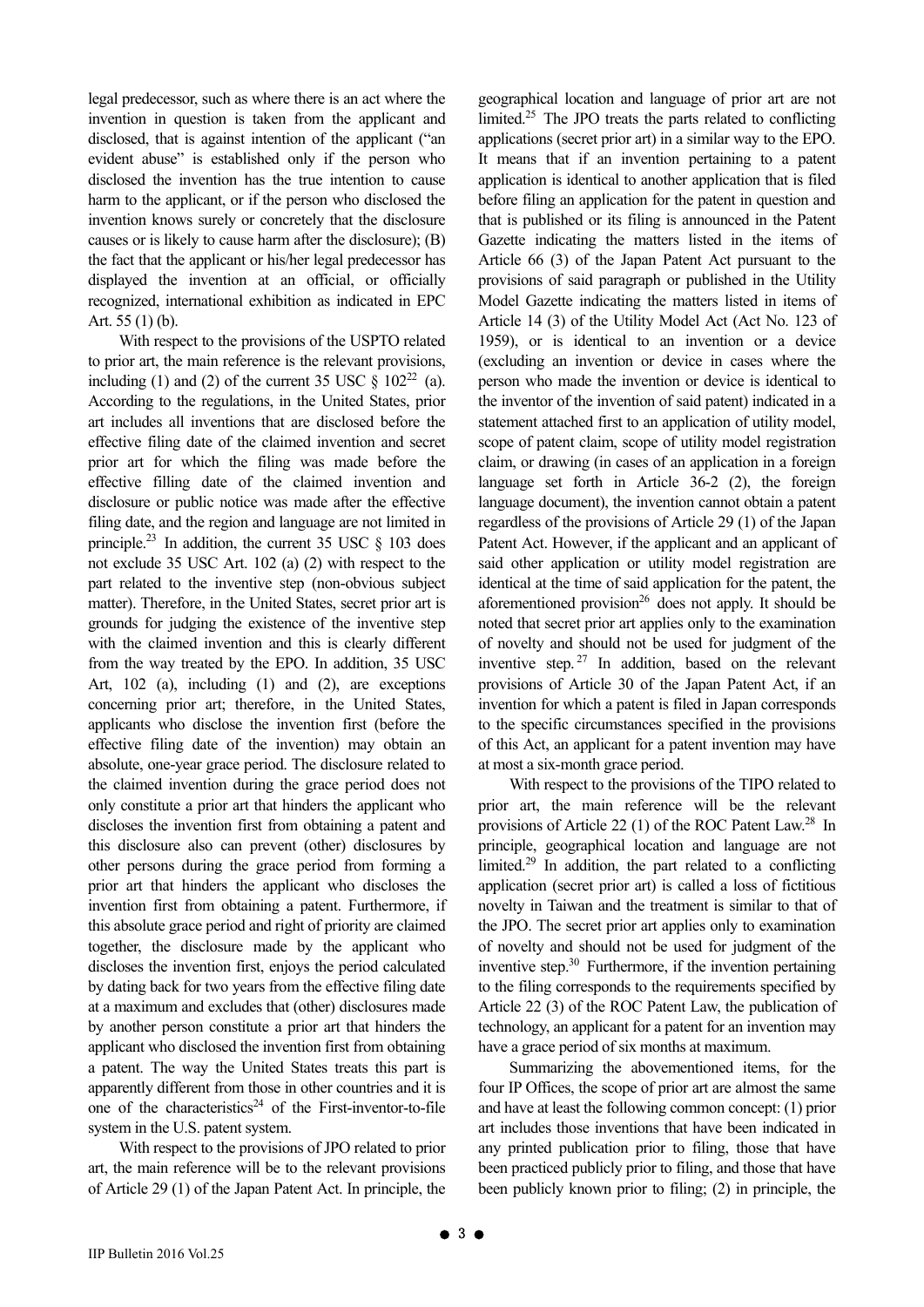region and language that become open are not limited; and (3) the grace period of secret prior art and novelty applies. There are also some differences that exist (1) regarding approval of the grace period for novelty and (2) whether secret prior art is used to disturb the inventive step of the claimed invention. These two parts involve differences in practices and concepts of government policy, etc. of each country and need further harmonization.

## **IV Level of a Person Skilled in the Art**

When discussing the standard for the inventive step, it is necessary to understand the definition of a person skilled in the art and level of state of the art. This is because a person skilled in the art is the subject<sup>31</sup> who determines the patentability of the claimed invention. If the definition and criteria for the level of the skill are different, it may have great impact on the assessment of inventive steps. The term "a person skilled in the art" is not expressed in the same way in different IP Offices.<sup>32</sup> In order to avoid confusion, it is regularly referred to as "a person skilled in the art" hereinafter.

First, this report will explain the definition of a person skilled in the art used by the EPO. According to the EPO Examination Guidelines,  $33$  the "person skilled in the art" should be presumed to be a hypothetical person who is a skilled practitioner in the relevant field of technology who is possessed of average knowledge and ability and is aware of what was common general knowledge in the art at the relevant date. The person skilled in the art should also be assumed to have had access to all information regarding the "state of the art": in particular the documents cited in the search report, and to have had at his disposal the means and capacity for routine work and experimentation which are normal for the field of technology in question. If the (objective and technical) problem prompts the person skilled in the art to seek its solution in another technical field, the specialist in that field is the person qualified to solve the problem. The skilled person is involved in constant development in his technical field and he/she may be expected to look for suggestions in neighboring and general technical fields $34$ or even in remote technical fields, if prompted to do so. Assessment of whether the solution involves an inventive step must therefore be based on that specialist's knowledge and ability and there may be instances where it is more appropriate to think in terms of a group of persons, e.g. a research or production team, rather than a single person. If an invention pertaining to an application relates to creation in both a field of technology and a non-technical field, a person skilled in the art is an expert<sup>35</sup> in the field of technology with knowledge of the non-technical field and only solves problems related to the technical aspect. Therefore, when assessing an

inventive step of a claimed invention, one only considers features making contribution to the solution of technical problems (hereinafter referred to as "features making technical contribution"). In other words, we do not have to consider "features making no contribution to the technical character of the claimed invention" (hereinafter referred to as "non-technical features as such").<sup>36</sup> What we must note is the following point. The person skilled in the art is assumed to have had at his or her disposal the means and capacity for routine work and experimentation which are normal for the field of technology in question; however, he/she is not recognized to have any creative abilities in practice.  $37$  This is the major difference between a person skilled in the art and an inventor.

The definition of a "person skilled in the art" by the  $USPTO<sup>38</sup>$  is the same as the definition by the EPO. However, "the inferences and creative steps that a person of ordinary skill in the art would employ" should also be noted. The Supreme Court emphasized in its decision of the KSR case<sup>39</sup> that "a person skilled in the art is also a person of ordinary creativity, not an automaton." In many cases, a person of ordinary skill will be able to fit the teachings of multiple patents together like pieces of a puzzle.40 Therefore, after the decision of the KSR case, there are some critics who consider that the level of skill of a person skilled in the art may include fields of technology that are remote from a claimed invention. <sup>41</sup> The definition of a "person skilled in the art" by the JPO Examination Guidelines for Patent and Utility Models in Japan<sup>42</sup> is the same as the definition by the USPTO and it includes the ordinary creativity to use ordinary technical means for studies and developments. The definition of a "person skilled in the art" by the TIPO Patent Examination Guidelines is substantially the same as the definitions by the USPTO and the JPO.

Compiling what is stated in the above, it is obvious that definitions and criteria for the level of skills for a person skilled in the art by each IP Office are similar to each other. The same points are as follows: (1) a person skilled in the art is a legally hypothetical person who has common general knowledge at the relevant date (e.g. effective filing day, etc.), and depending on the complexity of the claimed invention, a person skilled in the area may mean a team of persons; (2) a person skilled in the art has common general knowledge; $^{43}$ 

and the scope of knowledge covers the "general field" and the "field relevant to the claimed invention," and includes knowledge expected of an average person in these fields or knowledge that can be acquired by performing routine experiments; (3) a person skilled in the art has the skills expected of an average person in the field relevant to the claimed invention; and (4) a person skilled in the art can perform a routine experiments and researches and is expected to obtain predictable means of a solution in the prior art.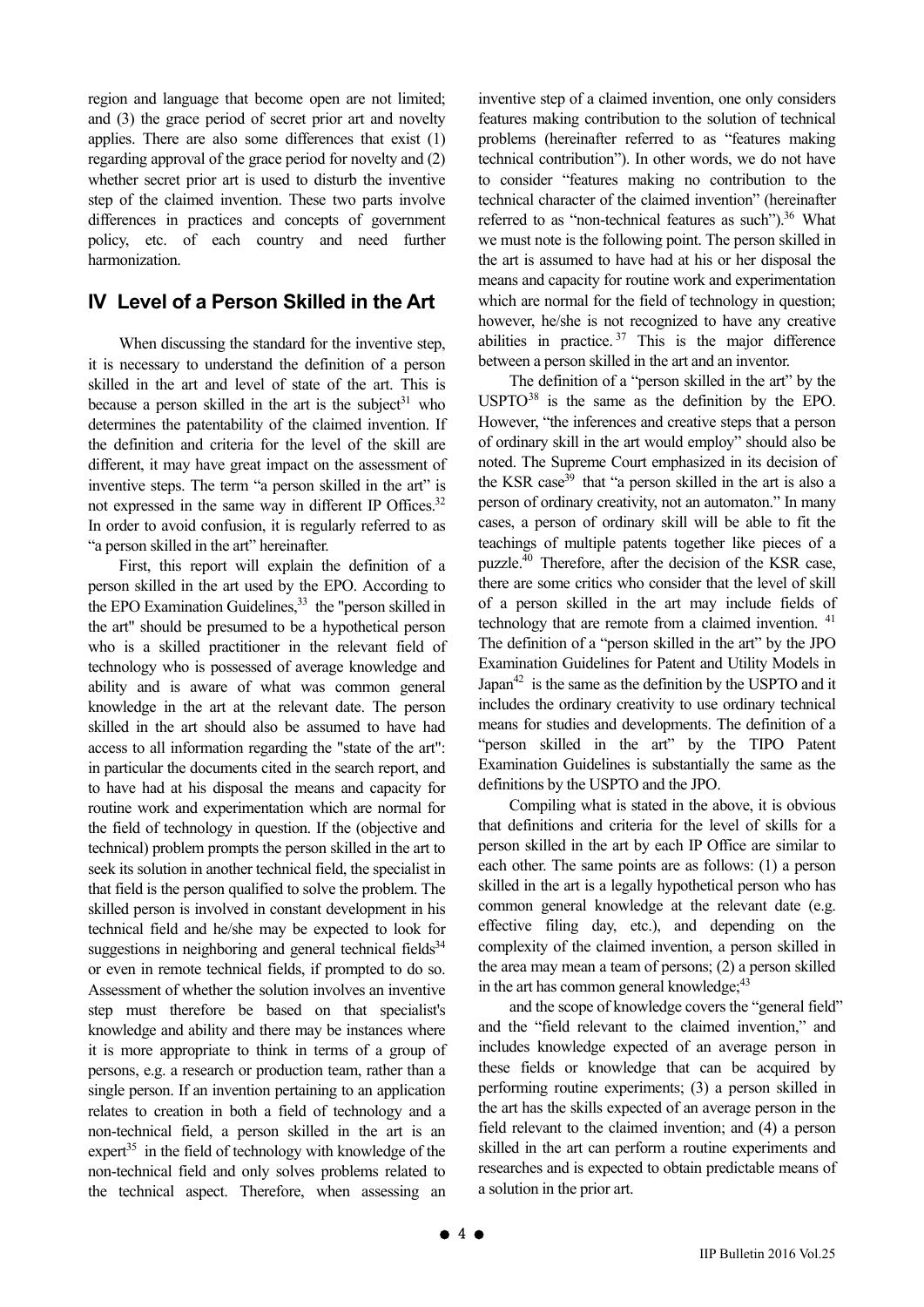The apparent differences are as stated below: (1) whether or not a person skilled in the art has ordinary creativity; and (2) while assessing the inventive step, whether or not a person skilled in the art takes "non-technical features as such" in to his/her consideration. These differences often affect the motivation to combine different prior arts and in turn, influence the assessment of the inventive step. Therefore, "level of a person skilled in the art" is an item worthy of more efforts concerning international harmonization in the future.

## **V Assessment of Inventive Step and Case Study**

Regarding the approaches about the assessment of inventive step of the EPO, USPTO, JPO, and TIPO, please refer to the complete report of this research. According to the comparative analysis, each IP Office emphasizes that it is necessary to conduct reasonable articulation on whether or not a claimed invention is obvious from the view point of a person skilled in the art based on the prior art. However, the approaches for assessment among different IP Offices are different and can be categorized into the "problem and solution approach," which is adopted mainly by the EPO and combines different prior arts by an objective technical problem, and into the "general rationale articulation," which is adopted mainly by the USPTO, JPO, TIPO, etc. and combine different prior arts by articulating rationales from various and broad points of view.

Because "using "a problem to be solved as an aim to search the solution and as a motivation to combine different prior arts" can usually provide logically objective rationales to articulate whether or not the claimed invention is obvious from the view point of a person skilled in the art based on the prior art. In addition, the questionnaire summary report on agenda Q217 of AIPPI indicates that, for the approach to assess inventive step, many of group members preferred to adopt the "problem and solution approach" for harmonization.<sup>44</sup>

Therefore, this report analyzed the assessments of the inventive step among the above IP Offices from the aspect of "problem to be solved" in the hope that this could can assist in the further harmonization involving inventive step determination.

Actually, in the "general rationale articulation" adopted by the USPTO, JPO, TIPO, etc., a "problem to be solved" can also be a motivation for combining different prior arts and can be correlated to the "problem and solution approach" adopted by the EPO. In other words, the "general rationale articulation" also emphasizes the importance of "the problem to be solved" but it is somehow different from the OTP of the "problem and solution approach". Consequently, this research tries to discuss the differences in these two approaches of assessment by comparative study<sup>45</sup> of the following representative cases.

## **(1) Case (I) –** *1 through 5 –The Way to Define (Find) the Problem*

The first difference related to the "problem to be solved" in assessment approaches adopt by the above IP Offices, the "The way to define (find) the problem," is illustrated below.

A: Case (I)-1 (EPO) Process for fabricating a semiconductor crystallized layer and process for fabricating a semiconductor device using the same  $46$  -In this case, the objective technical problem was reformulated to be "providing an alternative" which results in equivalent technical effects.

B: Case (I)-2 (US): Decision on the case of ICON Health & Fitness Inc.<sup>47</sup> – In this case, the U.S. Court found in this case as follows: the panel bed that is disclosed by prior art document and the claimed treadmill have the same problem; if a person skilled in the art tries to solve the claimed problem in this case, he/she has a reasonable motivation to improve the stability of the treadmill base by applying the gas spring in a counterbalancing mechanism to the treadmill of the panel bed; therefore, the claimed invention has no inventive step.

C: Case (I)-3 (JPO): Biaxial forced mixer $48$  - In this case, the court found as follows: the problem to be solved by the patent under conflict, "reduction of cost and space," is found not only in the field of technology of the mixer, but also any machine field; in short, it is an obvious problem in the field of technology of device configuration. Therefore, the solution of this problem can be deemed as a motivation to combine different teachings of prior art.

D: Case (I)-4 (TW):Decision on the case of the improvement of a belt with hook and pile fastening tape effects $49$  - In this case, the court found as follows: all technical features of the patent under conflict have disclosed in the prior art and the technical problems to be solved have commonality among the claimed invention and cited inventions; therefore, the claimed invention as a whole would be easily conceived by a person who is familiar with weaving skills based on the content disclosed in the prior art. In addition, the claimed invention does not result in any unexpected effects; therefore, it involves no inventive step.

E: Case (I)-5 (US): Decision on the case of Wiseman $50$  - In this case, the court found as follows: the brake system disclosed in the prior art documents D1 and D2 has the same problem, "to emit worn scraps from the brake lining"; if a person skilled in the art attempts to solve this problem, he/she has a reasonable motivation to apply the technical idea of "providing multiple grooves on the frictional surface of the brake device" to the disc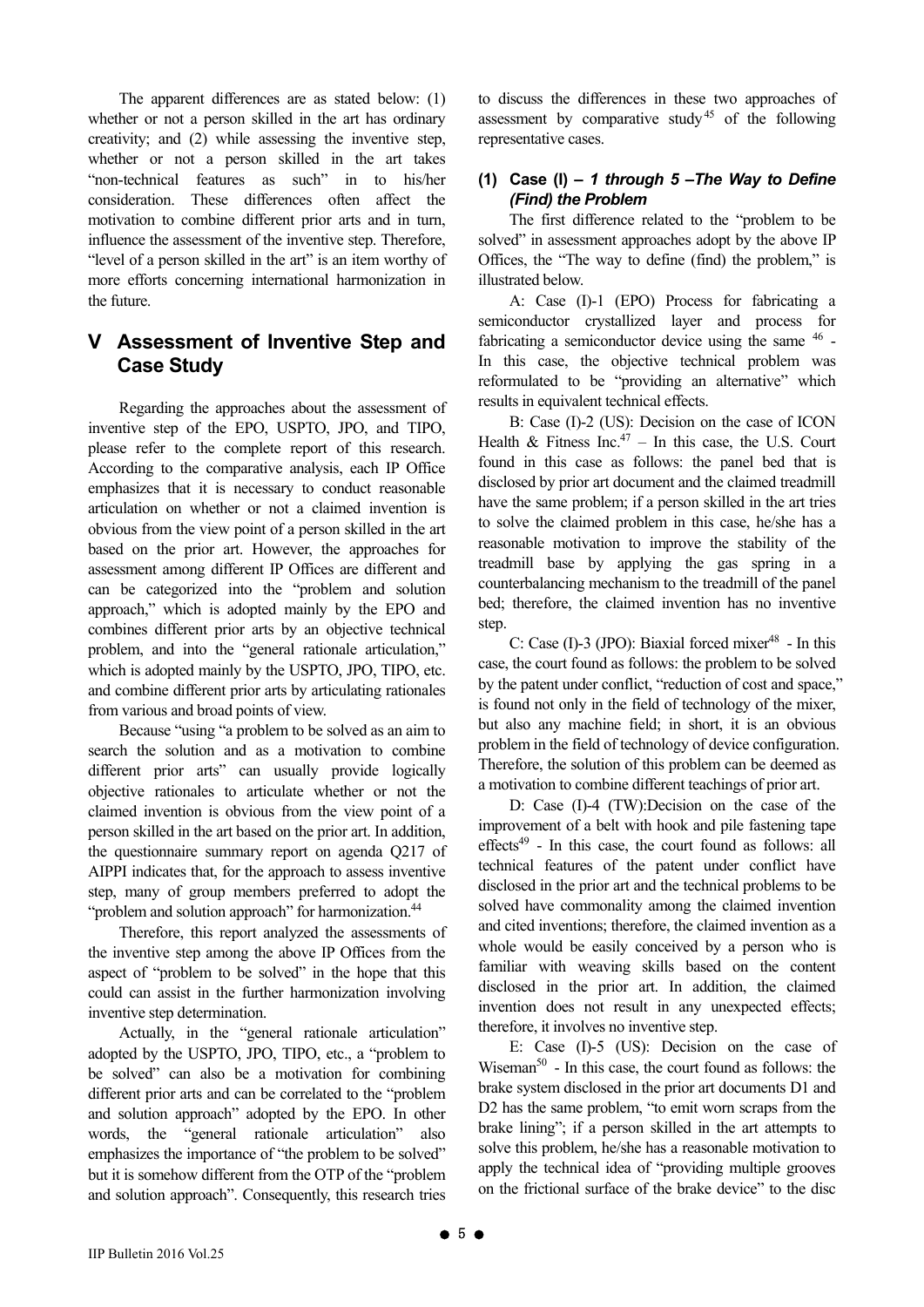brake system disclosed in D1 and to complete the claimed invention as a whole; therefore, the claim involves no inventive step. In addition, because there exits obvious motivation for reasonable combination in D1 and D2, t the problem "to emit water vapor or gas on the frictional surface of the brake device" stated by the applicant no longer has much importance.

F: Conclusion (I)

As is apparent from the aforementioned cases, the approach adopted by the EPO is mainly to find the technical solutions for the objective technical problem in the same or a relevant field of technology, in a field of technology that has the same or a similar problem, or in a field of technology generating the same or similar effects in order to solve the objective technical problem, articulate whether or not the solution provided by the claimed invention is obvious. In other words, it combines different cited inventions (or disclosures) in prior art utilizing the objective technical problem. In addition, a person skilled in the art (of the EPO) has no creativity. Therefore, the examiners have to compare the claimed invention with the closest prior art objectively, identify technical effects based on distinguishing features, and formulate the objective technical problem. Therefore, the objective technical problem may not simply be a problem same as those stated in the description (in other words, the problem which the applicant thinks his invention would attempt to solve). However, the technical effects resulted from distinguishing features are determined by comparing the effects stated in descriptions and the closest prior art. Therefore, the objective technical problem is usually closely relevant to the problems or effects stated in the description<sup>51</sup>; it will never be "a problem that is known or obvious in the prior art but without any relevance to the problems stated in the description" selected (subjectively) by the examiners. The key point is "OTP must be formulated objectively".

 In the general rationale articulation adopted by the USPTO, JPO, TIPO, etc., "a problem to be solved" used to combine different cited inventions (or disclosures) in the prior art (hereinafter referred to as a "problem used for combination") can be set as (A) a problem that is pertinent to that stated in the description or (B) a problem that is common among different cited inventions. Identification of this commonality may cover "a known or obvious problem in prior art that is (subjectively) selected by an examiner from various and broad points of view based on prior art documents or common general knowledge." In other words, As long as there exists commonality in the problems solved by different cited inventions, the "problem used for combination" may be a problem that has no relevance to "the problem to be solved by the claimed invention that is stated in the description"; however, regardless of the existence of a relevance between the "problem used for combination"

and "the problem to be solved by the claimed invention that is stated in the description," an examiner must present an objective and reasonable articulation for the reason of combination (teaching, suggestion, motivation, etc.) to prove that the claimed invention as a whole is obvious. In other words, the approach adopted by USPTO, etc. can utilize "a problem to be solved" as a motivation to search a solution from the prior art; however, since a person skilled in the art is assumed to have ordinary creativity, obvious and generally existing problems can be used as the "problem used for combination". Therefore, the specific problem may be a "problem that is known or obvious in the prior art" selected by an examiner, "but has no relevance to the problem to be solved by the claimed invention that is stated in the description." The key point is "the articulation of rationale must be reasonable.

### **(2) Case (II) –** *Features Taken into Account for the Solution of the Problem*

Next, the second difference, "features taken into account for the solution of the problem," will be explained by using another case.

A: Case (II) (EPO Appeal Court): Decision on lithium tertiary-butoxide/ $FMC^{52}$  - In this case, the EPO Board of Appeals (EPO BoA) found that the objective technical problem in this case should be "a further process to prepare lithium tertiary-butoxide by reaction between lithium and tert-butyl alcohol." In addition, the Board of Appeals also indicated that the claimed invention in this case includes features" to react for one to ten hours"; however, the objective technical problem does not include special requirements for yield and therefore reaction time is not critical to the solution of the objective technical problem. Consequently, it is not necessary to consider this technical feature when assessing the inventive step in this case. In other words, features that have no importance to a solution for the objective technical problem have no importance when assessing the inventive step.

B: Conclusion (II): As shown in this case, when searching for the solution of OTP, although the EPO also emphasizes "the claimed invention as a whole", it is necessary to check whether or not distinguishing features really contribute to solution of the technical problem and achieve the technical effects stated in the description. If some technical features do not make any contribution to the solution of the problem, these features are not taken into account while assessing the inventive step. <sup>53</sup> Therefore, even if the results obtained after combining different cited inventions do not have all the technical features of the claimed invention, they may prove to lack the inventive step in the claimed invention. This type of treatment corresponds to the definition by the EPO that a person skilled in the art has no creativity. Since a person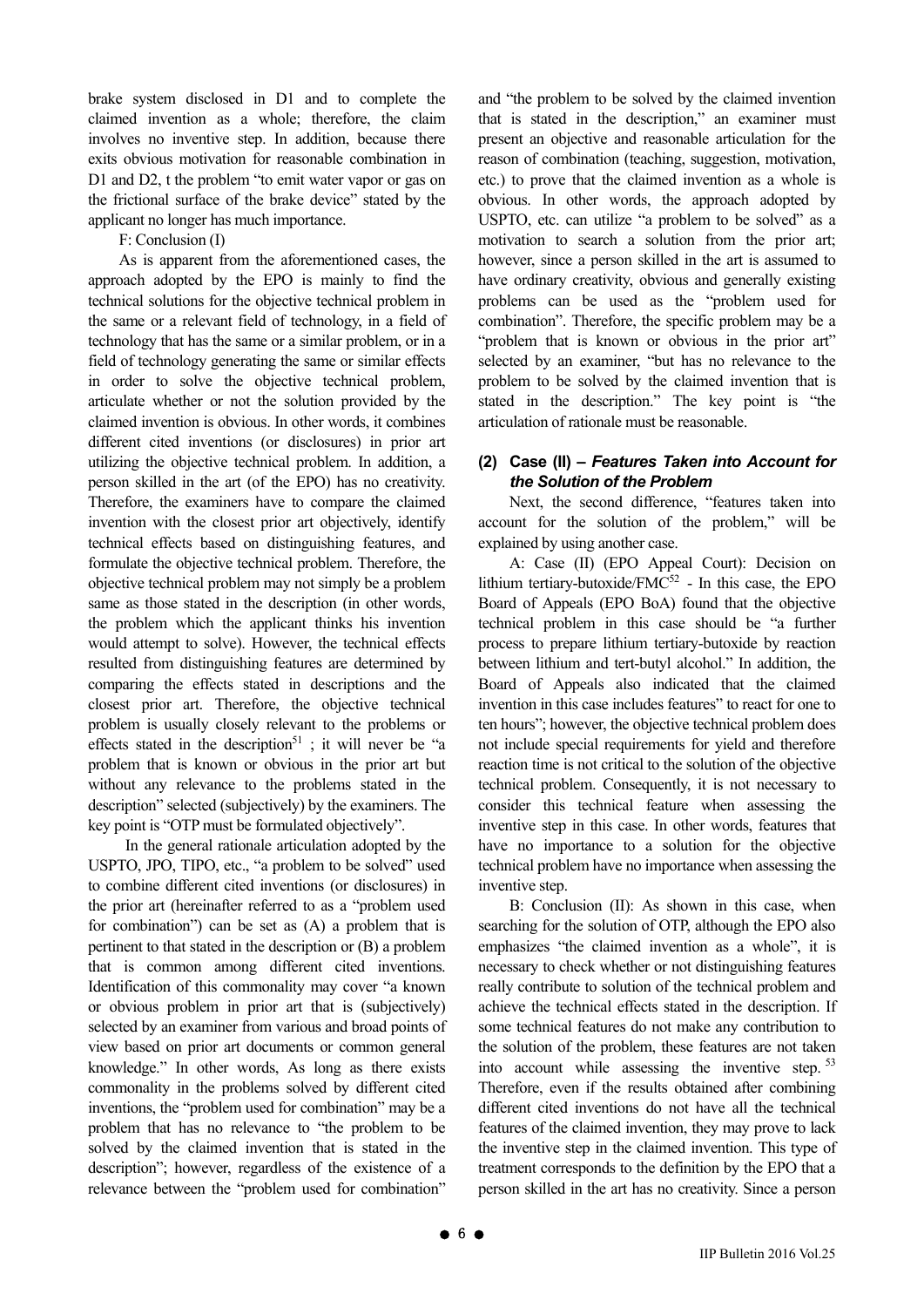skilled in the art has no creativity, he/she cannot think of features that have no contribution to the solution of the objective technical problem. Therefore, the features making no contribution to the solution of the objective technical problem should not become a part of the solution of OTP. On the other hand, under the system of the USPTO, etc., a person skilled in the art has ordinary creativity and a specific problem that exists commonly and generally in prior art can be used as a motivation to combine different cited inventions "subjectively." Therefore, all features that specify the claimed invention must be taken into account while assessing the inventive step to ensure that the creativity is not abused to the extent that it affects objectivity.<sup>54</sup> Therefore, only if all features of the claimed invention are included in the results obtained after combining different cited inventions, the inventive step of the claimed invention may be reasonably eliminated.

#### **(3) Case (III) –** *Technical Character of the Problem and Solution*

Finally, this report will explain using another case in judgment by IP Offices on the inventive step of the claimed invention in cases where differences in "technical character of the problem and solution," i.e., of an invention pertaining to a filing have technical features and non-technical features simultaneously and the problem to be solved or the solution involve non-technical aspects.

A: Case III (EPO BoA): Decision on the case of Auktionsverfahren/HITACHI<sup>55</sup> In this case, the Board of Appeals judged as stated below. The claim in this case fulfills the definition of an invention; however, it is just a modification "to determine a successful bidder by adjusting the conventional Dutch auction method" (business method category) so that delays in information transmission between clients' computers and the server computer do not affect the auction results and it is essentially conducted by modifying commercial transaction method in order to circumvent the technical problem of transmission delay, therefore the claimed subject matter does not provide a technical solution to the problem of delays in information transmission. Consequentially, the modified Dutch auction method corresponds to "non-technical features as such" and they do not have to be considered when assessing the inventive step. Based on the aforementioned reasons, the claim is considered to be only a solution of a problem of "atomization of the modified Dutch auction." Automation of business method by using a computer or network is a well-known prior art in the relevant field. A person skilled in the art can automate the aforementioned auction method by using a well-known computer network. Therefore, the claim involves no inventive step.

B: Conclusion (III): The claimed invention having technical features and non-technical features can easily pass examination of the definition of invention under the  $EPO<sup>56</sup>$ ; however, while assessing the inventive step of the claimed invention, a person skilled in the art under the EPO considers only the "features contributing to technical character of the invention (FCTC)" to ensure that "the objective technical problem and its solution must be technical." Therefore, if a claimed invention contributes only to the solution of a problem in non-technical field, it is difficult for the claimed invention to pass the threshold of the inventive step and to obtain a patent. In other words, in order to obtain a patent, the claimed invention must involve an inventive step in the field of technology so that a creation in a non-technical field (such as abstract idea, business method, etc.) does not obtained the protection of patent rights and therefore will not obstruct the development of the industry.

The problem to be solved by a person skilled in the art under the schemes of USPTO and the JPO is not limited particularly to the technical field and all features that specify the claimed invention must be considered when assessing the inventive step. Therefore, even if a claimed invention contributes only to the solution of a problem in a non-technical field, the claimed invention may still obtain a patent beyond the threshold of the inventive step. Therefore, if the claimed invention contains both technical features and non-technical features and involves innovation in a non-technical field, the USPTO and the JPO adopt the definition of an invention (subject matter eligibility) as the major threshold to prevent an invention in a non-technical field from obtaining a patent.57 Taking the current version of MPEP (Manual of Patent Examining Procedure) of the USPTO as an example, it specifically requires that "a claimed invention must have additional element(s) such that the invention as a whole significantly exceeds judicially recognized exception." 58 However, if the threshold of the definition of invention is set too high, the inventors will protect their result of the research and development (hereafter referred as R&D) by keeping it as a business secret. Therefore, the outcome of new R&D will not be disclosed to the public and therefore will not contribute to further innovation; this will result in conflicting with the proactive purpose of promoting the development of industry by means of the patent system. 59 Therefore, the effect that the USPTO adopts "the definition of an invention (subject matter eligibility)" as a major threshold to prevent an invention in a non-technical field from obtaining patent right protection is worthy of further observation.

## **VI Discussion and Suggestions**

#### **1 Discussion**

From the aspect of "the problem to be solved", the major differences in assessment of inventive steps among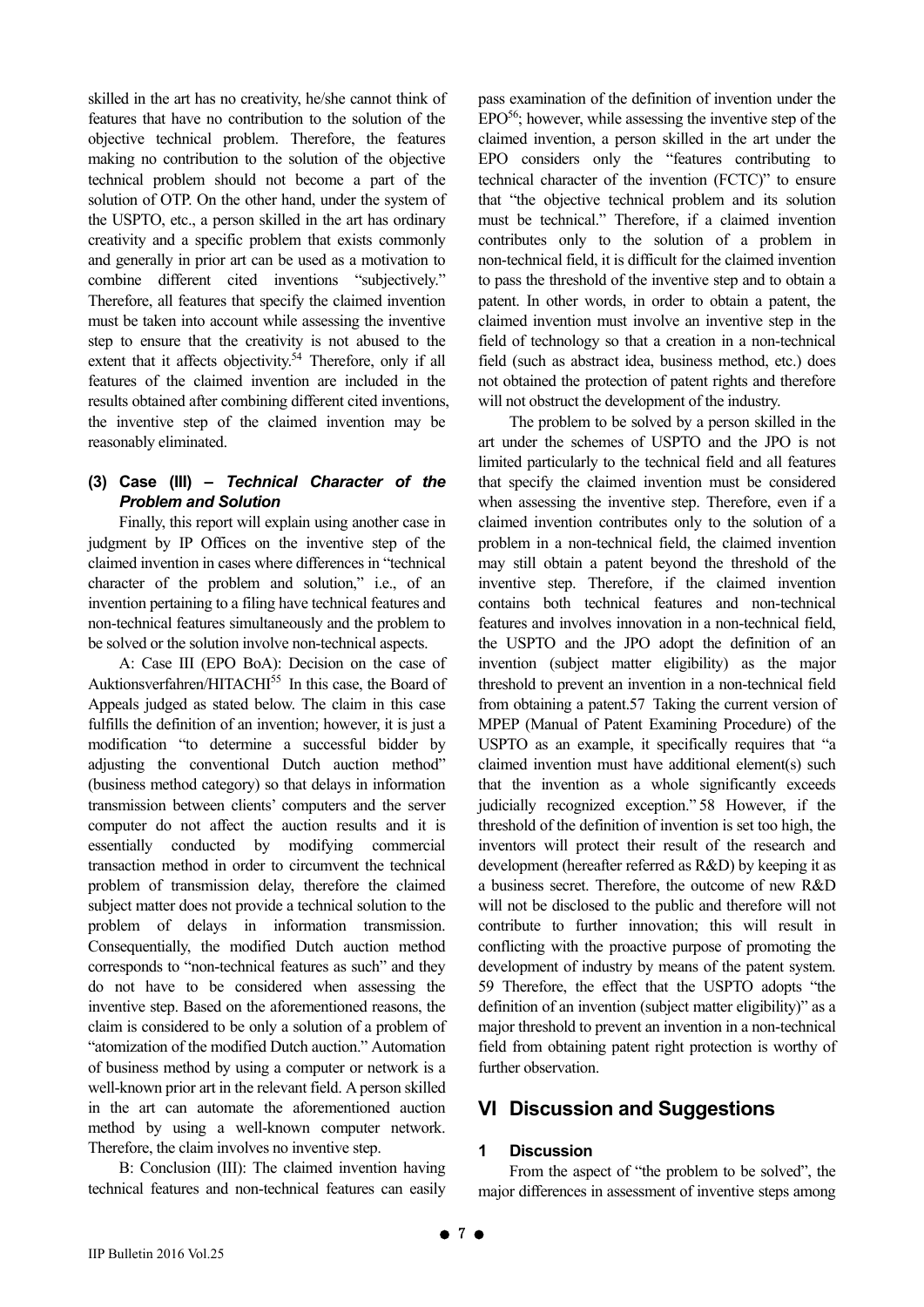the four IP Offices are the following three points: "The way to define (find) the problem," "Features taken into account for the solution of the problem," and "Technical character of the problem and solution," and these differences may be relevant to the "level of a person skilled in the art."

Based on the "problem and solution approach," a person skilled in the art has no creativity, he/she has to formulate the objective technical problem based on the technical effects resulted from distinguishing features between the claimed invention and the closest prior art. In addition, when searching a solution, a person skilled in the art does not think of features making no contribution to the solution of the objective technical problem. Therefore, it is not necessary to take such features into account when assessing the inventive step. In addition, when a person skilled in the art under the EPO assesses the inventive step of a claimed invention, he/she only has to consider "features contributing to technical character of the invention (FCTC)". Therefore, if distinguishing features include "non-technical features as such", the "non-technical features as such" or "non-technical effects that are achieved by the claimed invention" can be used to formulate the objective technical problem rather than a part of the solution; and therefore, this will ensure that the inventive step of the claimed invention is acknowledged on the basis of the FCTC. On the other hand, under the general rationale articulation, a person skilled in the art has ordinary creativity and therefore he/she can consider a problem that can be reasonably solved by a claimed invention and its solution from various and broad points of view. Therefore, when assessing the inventive step, all features of a claimed invention must be considered so that the creativity of a person skilled in the art will not be so abused to the extent that they affect objectivity. Moreover, the problem to be solved is not limited to technical fields. When assessing the inventive step, "non-technical features" that do not contribute to the solution of a technical problem must also be considered.

"Assessment of the inventive step" and "level of a person skilled in the art" may also affect the weight of "secondary indicia." Taking "unexpected effects" as an example, the EPO defines that a person skilled in the art has no creativity and he/she has to find a technical solution to solve the OTP. The main considerations in the selection of the closest prior art and formulation of an objective technical problem are the "purpose and effect of a claimed invention" and the "technical effects of distinguishing features" respectively. In other words, when formulating an objective technical problem, the "effect that can be achieved by a claimed invention that is specified in a description" is weighted considerably.

For this reason, in cases where an applicant files a response that the claimed invention has unexpected effects compared to prior art, if the solution provided by the claimed invention is so obvious that a person skilled in the art will absolutely adopt it (in cases of a "one-way street" situation), the unexpected effect is just a bonus effect <sup>60</sup> that can be obtained by a person skilled in the art without excising any of his/her creativity. Therefore, it cannot change the result that the claimed invention involves no inventive step. This is because such unexpected effect cannot affect the formulation of objective technical problem and therefore won't change the selection of solution by a person skilled in the art. On the contrary, the USPTO, JPO, etc. assume that a person skilled in the art have ordinary creativity and is allowed to adopt "a problem or effect that does not have any relevance to the effects stated in the description" as the motivation for combining different prior arts. Therefore, when the effect stated in the description is unexpected compared to the prior art, when assessing the inventive step of the claimed invention, such unexpected effect should be given more weight in order to prevent a person skilled in the art from abusing his/her creativity and results in non-objective judgment. This is because when facing a problem different with that stated by the applicant (in the description, although a person skilled in the art may come to the same solution and arrive at some creation that is the same as the claimed invention, the effect of this creation expected by this person may be greatly different from the effect stated in the description. Therefore, sometimes it may practically exceed the ordinary creativity of a person skilled in the art to expect that his creation can achieve the same effect as that which is stated in the description; under such situation, the existence of inventive step of the claimed invention should be acknowledged. This research expands the argument in relation to the "Impact of the closest prior art (CPA)," "Avoidance of (unreasonable or impermissible) hindsight," "Treatment of a nonobvious problem," among other aspects. For more detail, please refer to the complete report of this research.

## **2 Proposal**

Compiling the aforementioned, for both the "problem and solution approach" of the EPO and the "general rationale articulation" of the USPTO, JPO, TIPO, etc., it is necessary to conduct reasonable articulation on whether or not a claimed invention is obvious from the view point of a person skilled in the art based on the prior art and they also emphasize the importance of "the problem to be solved." Because "using "a problem to be solved as an aim to search the solution and as a motivation to combine different prior arts" can usually provide logically objective rationales to articulate whether or not the claimed invention is obvious from the view point of a person skilled in the art based on the prior art, it is suggested that the international harmonization for standardization of the inventive step may be conducted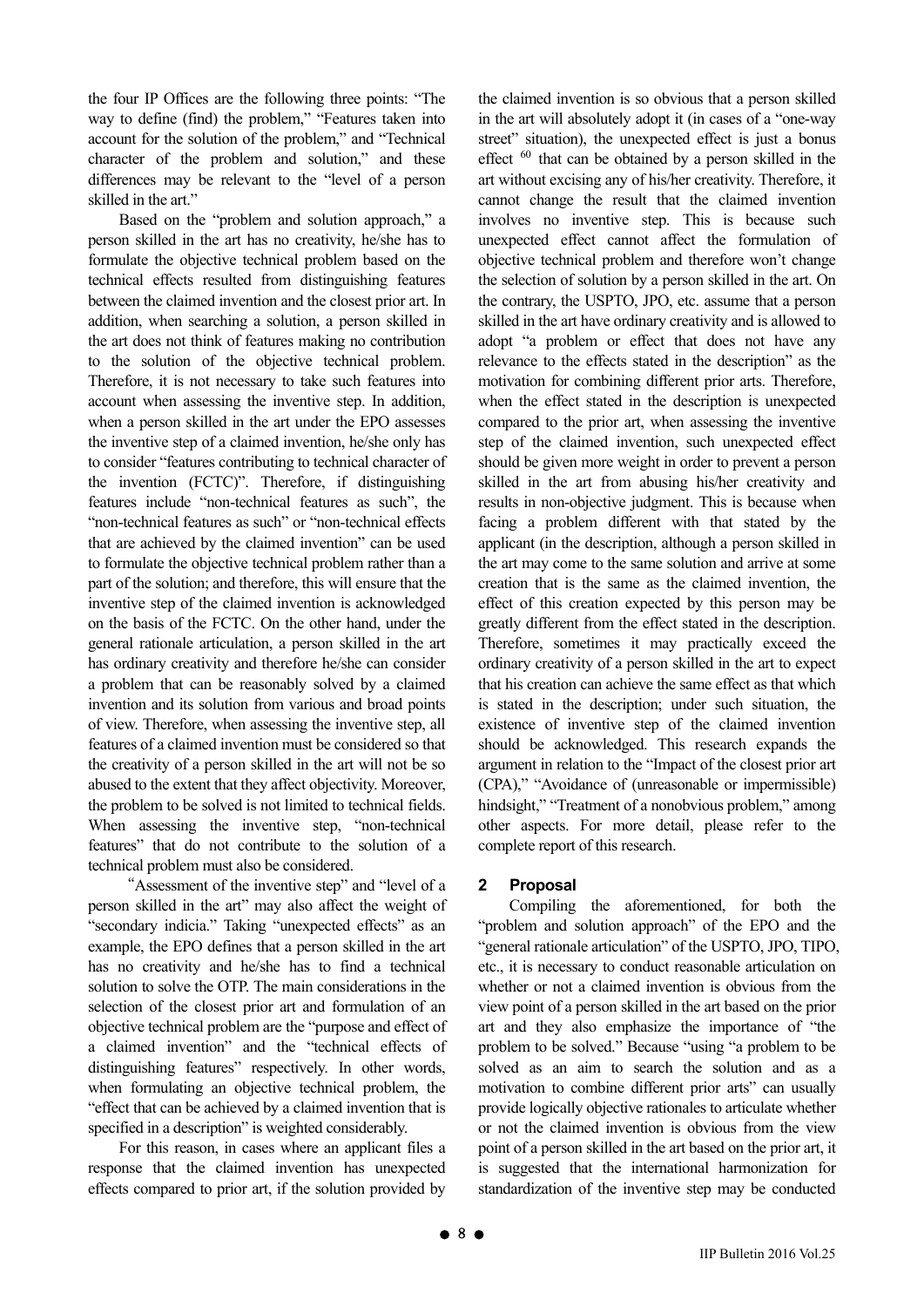from the aspect of "the problem to be solved."

In addition, from the aspect of using "the problem to be solved" to analyze the inventive step determination approaches adopted by the four IP Offices, there exists three major differences including "the way to define the problem", "features taken into account for the solution of the problem", "technical character of the problem and solution", etc. In addition, these differences can be relevant to the "level of a person skilled in the art." When trying to harmonize the standards of the inventive step from the aspect of "the problem to be solved", these three differences, as well as the level of a person skilled in the art, should be taken into consideration and be harmonized gradually from the easiest to the most complicated in the hope that a more practical and objective inventive step standard can be obtained.

 $\overline{a}$ 

- Landers, Amy L., The Inventive Step and Cooperative Harmonization (June 12, 2013), Chapter from Intellectual Property In Common Law And Civil Law (Toshiko Takenaka, ed.) 2013. Available at SSRN: http://ssrn.com/abstract=2500167
- World Intellectual Property Organization, Standing Committee on the Law of Patents, Report on the International Patent System, SCP/12/3 Rev. 2, 48 (2/3/2009). Available at http://www.wipo.int/edocs/mdocs/scp/en/scp\_12/scp\_12\_3\_rev 2.pdf  $(last visited 4/19/2015)$
- Predecessor of the World Trade Organization (WTO): General Agreement on Tariffs and Trade (GATT 1994) is the final agreement concluded between contracting countries as a result of multilateral trade negotiations in the Uruguay Round. The Agreement on Trade-Related Aspects of Intellectual Property Rights (TRIPs) is included in GATT 1994. This Agreement came into effect on January 1, 1996 and this is the most complete and only multilateral agreement from among existing internal laws that protects intellectual property rights related to trade.
- Agreement on Trade-Related Aspects of Intellectual Property Rights, Art. 27(1), Apr. 15, 1994, 33 I.L.M. 1197. 6
- European Patent Office, Guidelines for Examination in the EPO (EPO Examination Guidelines), Part G VII 2, November 2015
- edition.<br>7 Leahy-Smith America Invents Act (AIA). A legislative bill that President Obama of the United States officially signed on September 16, 2011. U.S. patents were changed from a first-to-invent system to the current first-to-file system by this legislative bill. In addition, it is enforced mainly in five steps. AIA, 35 USC Art. 103 are provisions mainly related to the inventive steps and novelty of an invention.
- Article 29, paragraph (1) of the Japan Patent Act: An inventor of an invention that is industrially applicable may be entitled to obtain a patent for the said invention, except for the following: (i) inventions that were publicly known in Japan or a foreign country, prior to the filing of the patent application; (ii) inventions that were publicly worked in Japan or a foreign country, prior to the filing of the patent application; or (iii) inventions that were described in a distributed publication, or inventions that were made publicly available through an electric telecommunication line in Japan or a foreign country, prior to the filing of the patent application.

9 中華民國專利法第二十二條第二項規定:「發明雖無前項各 款所列情事,但為其所屬技術領域中具有通常知識者依申請 前之先前技術所能輕易完成時,仍不得取得發明專利。

-

- 10 劉國讚, 專利法之理論與實用, 第 5 章專利要件, pp130-133, 2014 版。
- <sup>11</sup> Draft Substantive Patent Law Treaty, Article 18 [Alternative A] An invention shall be considered to involve an inventive step (be non-obvious) if, having regard to the prior art as defined in Article 8, it would not have been obvious to a person skilled in the art at the filing date or, where priority is claimed, the priority date of the application claiming the invention, as prescribed in
- the Regulations.<br><sup>12</sup> WIPO started discussions related to the international harmony of patent laws in 1983. The Standing Committee on the Law of Patents (SCP) was established in 1998 as a forum for discussion of agendas, promotion of cooperation, and implementation of
- international development of patent laws. 13 Association Internationale pour la Protection de la Propriété Intellectuelle (AIPPI), Summary Report of Question Q217 (2011) The patentability criterion of inventive step/non-obviousness. Available at https://www.aippi.org/download/commitees/217/SR217English. pdf  $14$  EPC Article 54 (1): An invention shall be considered to be new if
- it does not form part of the state of the art.<br><sup>15</sup> EPC Article 54 (2): The state of the art shall be held to comprise
- everything made available to the public by means of a written or oral description, by use, or in any other way, before the date of
- filing of the European patent application. 16 EPC Article 54 (3): Additionally, the content of European patent applications as filed, the dates of filing of which are prior to the date referred to in paragraph 2 and which were published on or after that date, shall be considered as comprised in the state of the
- art.<br><sup>17</sup> 吳俊逸, 分析各國對於衝突申請案之處理原則,智慧財產權 月刊 Vol. 195, pp45-79。
- 18 EPC Article 56: … If the state of the art also includes documents within the meaning of Article 54, paragraph 3, these documents shall not be considered in deciding whether there has been an
- inventive step. 19 EPO Examination Guidelines, Part G IV 1, November 2015
- edition.<br><sup>20</sup> TIPO, 五邊局專利審查實務差異性 2012版。
- <sup>21</sup> When calculating the grace period, the date of filling a European patent application shall be its start date, but not the priority date. 22 Id. Note 7.
- 
- 23 鍾文正, 論先前技術公開之國際調和,智慧財產權月刊 Vol. 180, pp33-54。
- $24$  A person who discloses an invention first may usually be the first inventor instead of the person who files a patent first. Therefore, an invention that is disclosed earlier during the grace period should be guaranteed.<br><sup>25</sup> Id. Note 23.
- 
- 26 JPO, Part III, Chapter 3: Secret Prior Art (applicable since October 1, 2015) of the Examination Guidelines for Patent and Utility Model in Japan 27 Id. Note 17.
- 
- 28 TIPO, 專利審查基準第二篇第三章專利要件。

- 30 Id. Note 17.
- 31 張仁平, 論述專利之熟悉該技術者之定義的國際調和,智慧 財產權月刊 Vol. 169, pp128-212。
- <sup>32</sup> The term used by the EPO is "a person skilled in the art," by the

<sup>1</sup> Franklin D. Prager, Standards of Patentable Invention from 1474 to 1952, 20 U. CHI. L. REV. 69, 71-71 (1952).

<sup>29</sup> Id. Note 23.